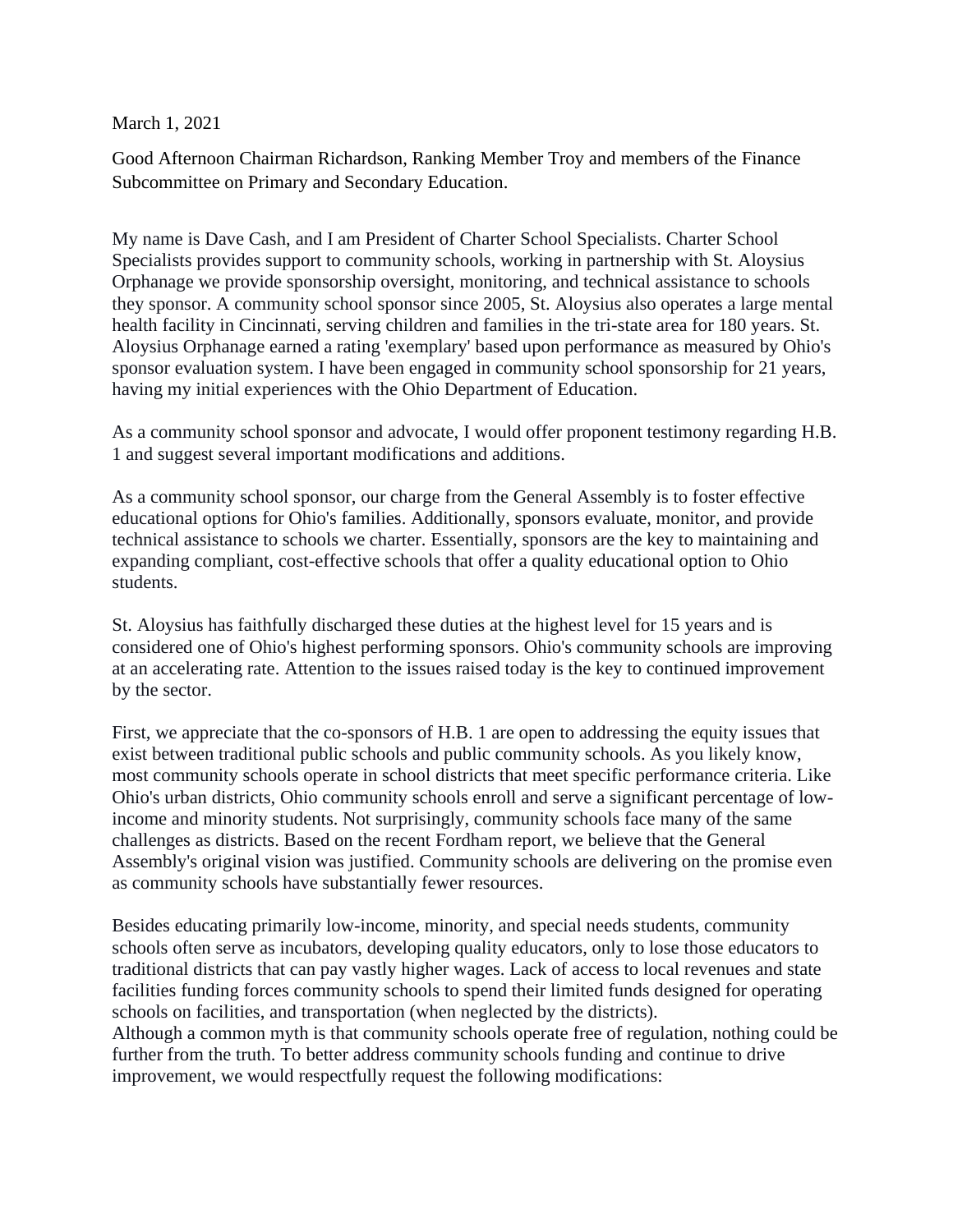- Increase Base Cost amount for community schools to reflect 100% of all components
- Include all activities and minimum staffing ratios in base cost amounts
- Increase Facility funding
- Allow community schools to opt-out of district transportation and provide the full cost
- Continue the pilot funding for dropout recovery community Schools until the funding study is complete (HB 123)
- Allow community schools to participate in the Bus Purchasing Program and the Transportation Collaboration Grant
- Provide the full value of Targeted Assistance Funds equal to the maximum amount any district receives

Initially, the tradeoff for funding community schools at a lower level was tied to less regulation. Unfortunately, the lower funding level was too little, and the regulation has grown to a burdensome level. For years, regulation of community schools and their sponsors increased, with much of the regulation implemented without benefit of review by JCARR. We are not suggesting that regulation is unnecessary. Too often, the additional regulation was ill-conceived, duplicative, or just plain unnecessary. We've reached a point where burdensome and unnecessary regulations and the compliance costs that come with them eat into already limited resources.

While my colleagues are far more expert in speaking to school funding complexities, I will touch on some of these legislative issues we believe are serving as obstacles to our work.

Please note that included with my testimony is a list of 11 issues that we believe need addressed. I would like to highlight a few of these issues in my remaining testimony.

## Education Management Information System (EMIS)

The EMIS system is an essential appendix, establishing guidelines for collecting data relative to all public schools in Ohio. The system contains nearly every type of data related to the operation and performance of public schools. It is a box that the Department of Education uses to define education; it is how the Department controls funding. Ohio asked community schools to be innovative and efficient; however, the EMIS' box' rarely encourages innovation or efficiency. The EMIS rules change, sometimes midway through the year. We ask that the General Assembly thoroughly review the EMIS system and that all future EMIS changes go through a process that includes review by the legislature.

Next, we respectfully request a review of all the Department's business rules and policies. These requirements, often developed outside of legislative requirements and the publicly-accessible rule-making process, negatively impact community schools' performance and efficiencies. In recent years much of the ever-increasing regulation has not come from legislative requirements. The business rules and policies that affect both community schools and districts come from guidance, technical documents, and business rules. The rule-making process includes a review called the Common Sense Initiative or CSI to ensure there are no unintended impacts. Department guidance and business rules have no such review process. We believe a review of these business rules and policies would help weed out any unnecessary and burdensome regulations and better protect the use of taxpayer funds.